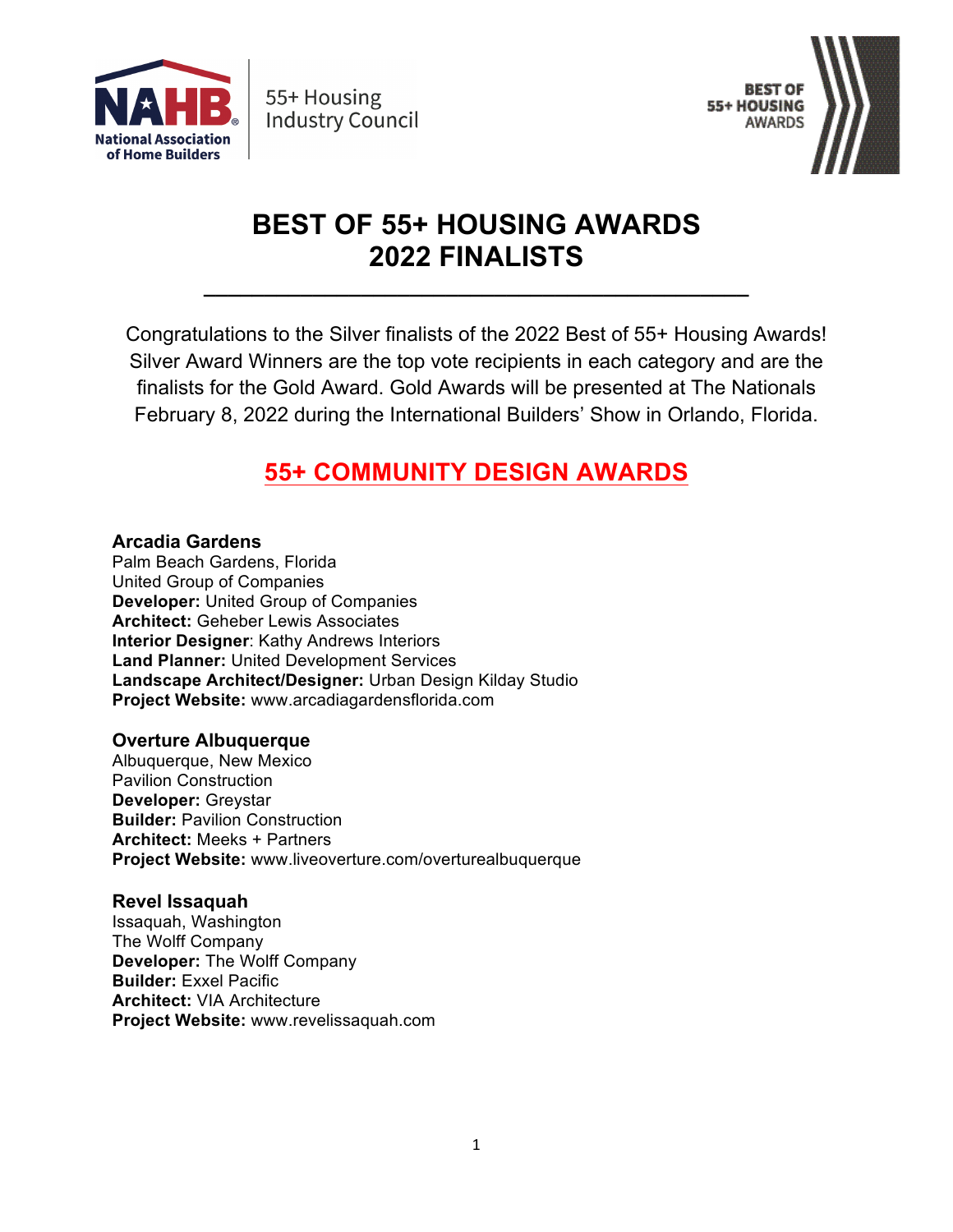#### **Bri at the Village**

Meridian, Idaho Brighton **Developer:** Brighton Development **Builder:** Brighton Ventures **Architect:** Tuttle and Associates, Inc **Interior Designer**: Design Vim **Land Planner:** The Land Group **Project Website:** www.brivillage.com

#### **Burr Oak Commons**

Delaware, Ohio Treplus Communities **Developer:** Treplus Communities **Builder:** Rockford Homes **Architect:** Architectural Alliance **Interior Designer**: Staging Columbus **Landscape Architect/Designer:** EMI **Project Website:** www.trepluscommunities.com/community/burr-oak-commons

#### **Corsair Flats**

Alameda, California **KTGY Builder:** Eden Housing **Architect:** KTGY **Project Website:** www.edenhousing.org/properties/corsair-flats-alameda-point-senior

#### **Covenant Living of Cromwell**

Cromwell, Connecticut THW Design **Developer:** Covenant Living Communities & Services **Builder:** C. E. Floyd Company **Architect:** THW Design **Interior Designer:** THW Design **Project Website:** www.covlivingcromwell.org

#### **Maravilla at the Domain**

Austin, Texas Perkins Eastman **Developer:** Senior Resource Group **Builder:** JE Dunn **Architect:** Perkins Eastman **Project Website:** www.srgseniorliving.com/communities/austin-tx-maravilla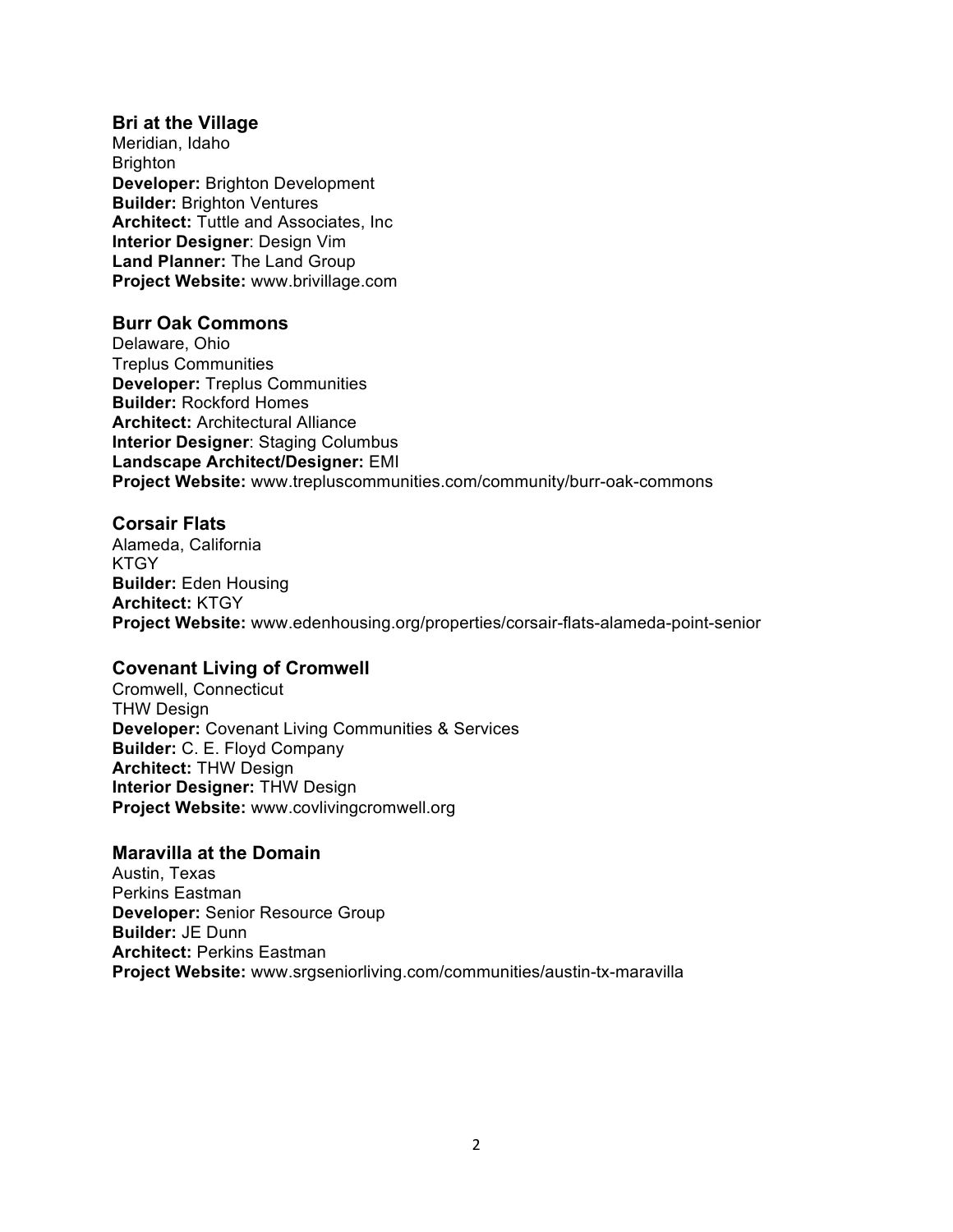#### **Wind Crest**

Highlands Ranch, Colorado JHP Architecture **Developer:** Jeremy Keimig **Builder:** Brinkmann Constructors **Architect:** JHP Architecture / Urban Design **Interior Designer**: studioSIX5 **Landscape Architect/Designer:** Norris Design **Project Website:** www.ericksonseniorliving.com/wind-crest

#### **Brightview Grosvenor**

North Bethesda, Maryland Hord Coplan Macht **Developer:** Brightview Senior Living **Builder:** Harkins Builders **Architect:** Hord Coplan Macht **Interior Designer**: Aumen Asner **Landscape Architect/Designer:** Floura Teeter **Project Website:** www.brightviewseniorliving.com/find-a-community/brightview-bethesdagrosvenor

#### **Providence Living**

Maitland, Florida Forum Architecture & Interior Design **Developer:** Michelle Pierce **Builder:** Welbro Building Corporation **Architect:** Forum Architecture & Interior Design **Interior Designer**: Interior Design Associates **Landscape Architect/Designer:** Innovations Design Group **Project Website:** www.providencemaitland.com

#### **Village on the Green**

Longwood, Florida THW Design **Developer:** Lifespace Communities **Builder:** Brasfield & Gorrie, LLC **Architect:** THW Design **Interior Designer:** THW Design **Marketing Firm:** Lifespace Communities **Project Website:** www.votgseniorliving.com

#### **Country Pointe Plainview Madison**

Plainview, New York The Beechwood Organization **Developer:** The Beechwood Organization **Architect:** GRCH **Project Website:** www.beechwoodhomes.com/plainview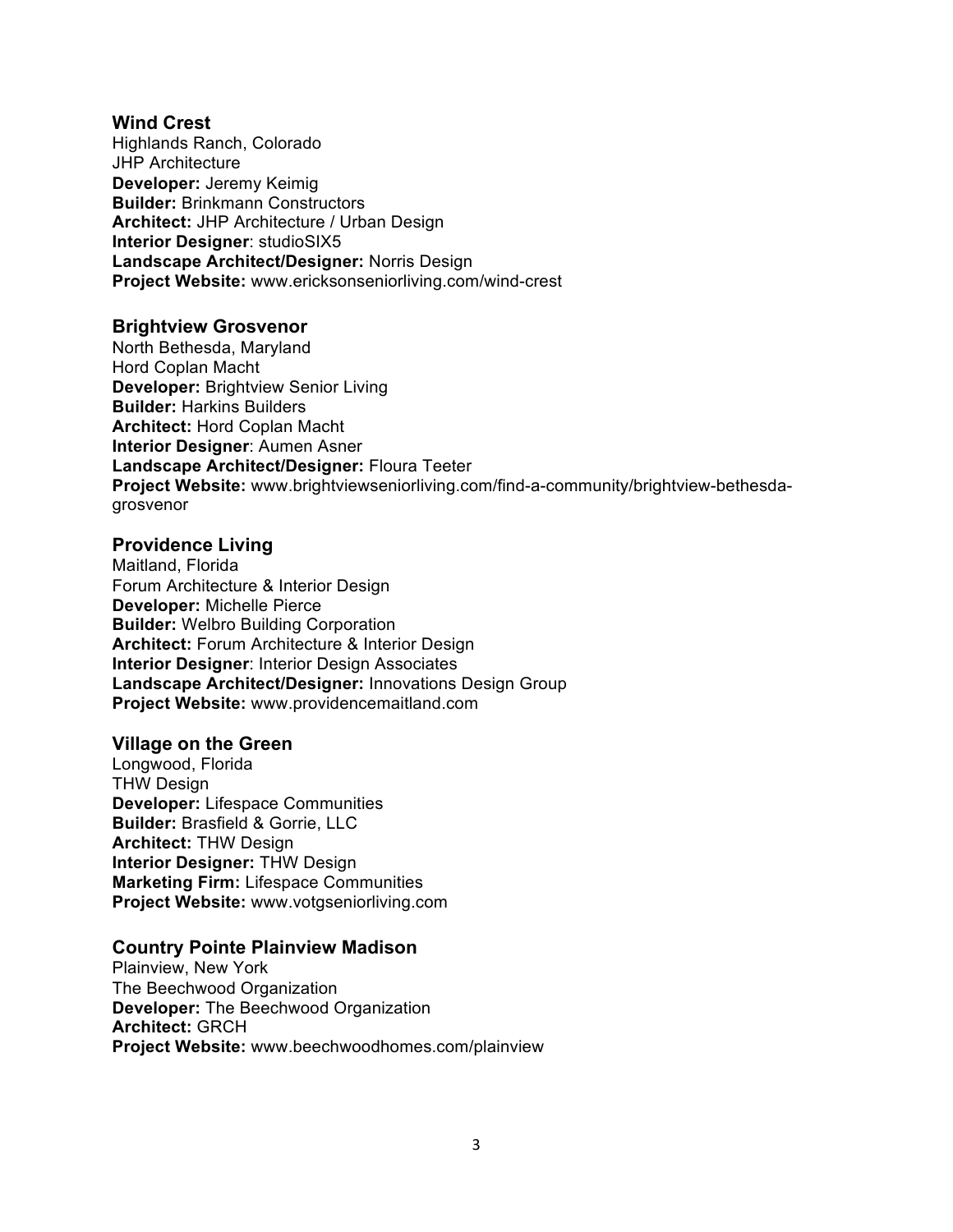**Southpointe** Canonsburg, Pennsylvania Traditions of America **Developer:** Traditions of America **Interior Designer**: Builders Design **Marketing Firm:** Blufish **Land Planner:** PVE **Project Website:** www.traditionsofamerica.com/communities/southpointe

## **SINGLE-FAMILY DESIGN AWARDS**

#### **Latitude Margaritaville Watersound – Aruba Model**

Watersound, Florida Minto Communities **Developer:** Minto Communities **Interior Designer**: Rhett Alexander **Marketing Firm:** OverAbove **Project Website:** www.latitudemargaritaville.com/watersound-island-collection/aruba

#### **The Gardens at Arbor Springs – Primrose Model**

Newnan, Georgia Berkshire Hathaway **Builder:** McKinney Builders **Architect:** L. Mitchell Ginn & Associates **Project Website:** www.McKinneyBuilders.com

#### **Traditions of America Southpointe – Hancock Model**

Canonsburg, Pennsylvania Traditions of America **Developer:** Traditions of America **Interior Designer**: Builders Design **Project Website:** www.traditionsofamerica.com/communities/southpointe

### **Blu Haven Townhomes**

Middleton, Massachusetts BSB Design **Developer:** DiBiase Homes **Architect:** BSB Design **Interior Designer**: Morr Interiors **Marketing Firm:** Aranson & Associates at Compass **Land Planner:** Williams & Sparages **Landscape Architect/Designer:** James K. Emmanuel | Associates **Project Website:** www.bluhaven.com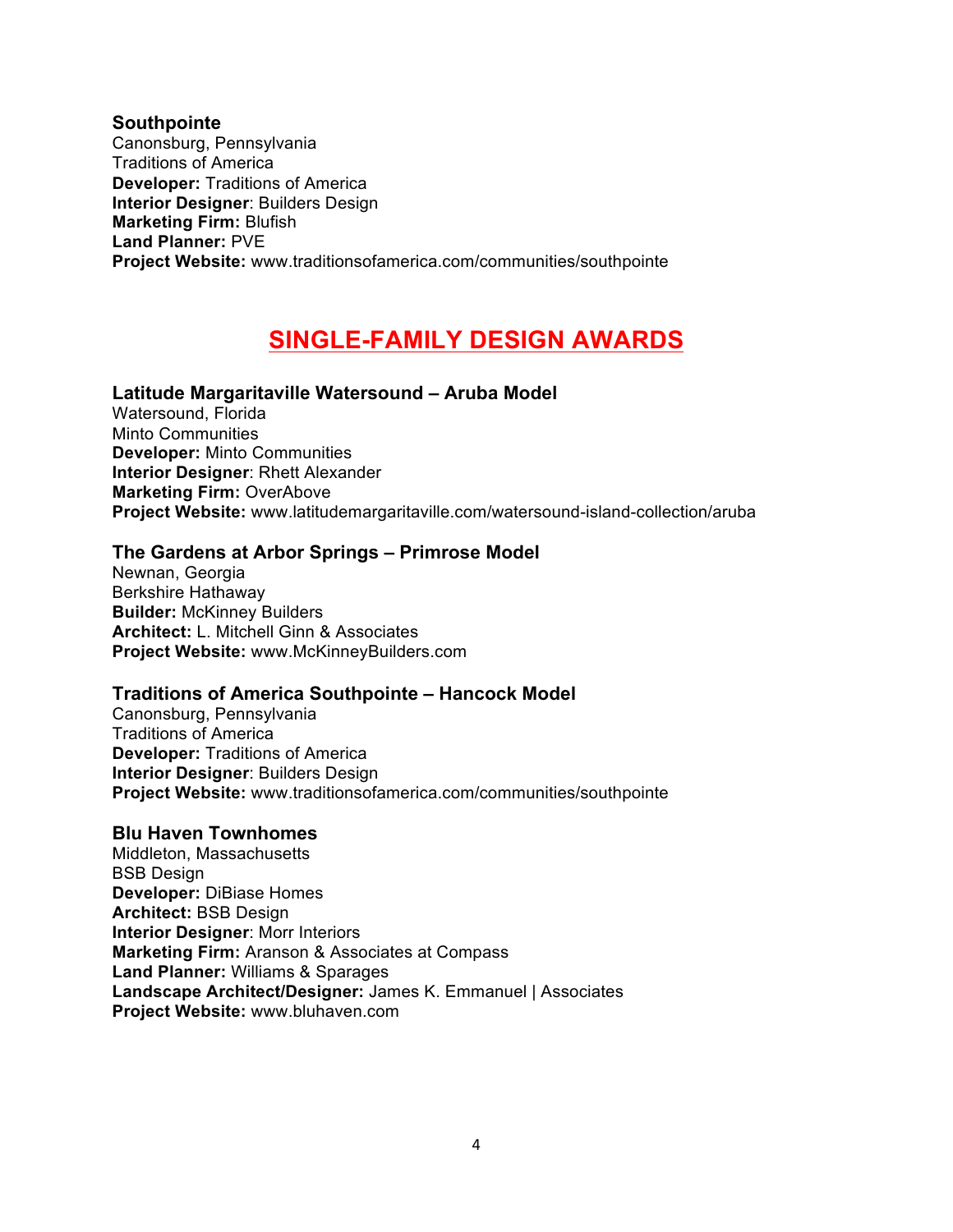#### **Latitude Margaritaville Watersound – Bamboo Model**

Watersound, Florida Minto Communities **Developer:** Minto Communities **Interior Designer**: Rhett Alexander **Marketing Firm:** OverAbove **Project Website:** www.latitudemargaritaville.com/watersound-conch-cottagescollection/bamboo

### **Traditions of America at East Petersburg – Adams Model**

East Petersburg, Pennsylvania Traditions of America **Developer:** Traditions of America **Interior Designer**: Builders Design **Land Planner:** RETTEW **Project Website:** www.traditionsofamerica.com/communities/east-petersburg

#### **Green Pond Clubhouse**

Easton, Pennsylvania Traditions of America **Developer:** Traditions of America **Architect:** KTGY **Interior Designer**: DEI **Land Planner:** Pennoni **Project Website:** www.traditionsofamerica.com/communities/green-pond

#### **Saguaro Center**

Buckeye, Arizona Kimberly Timmons Interiors **Developer:** Pulte Del Webb **Builder:** The Weitz Company **Architect:** SHJ Studio **Interior Designer**: Kimberly Timmons Interiors **Marketing Firm:** Pulte Group **Land Planner:** Wood Patel & Associates **Landscape Architect/Designer:** Summers Murphy & Partners **Project Website:** www.oursuncityfestival.net/page/25286~1023157/saguaro-center

#### **Edgewater at Boca Pointe Clubhouse**

Boca Raton, Florida THW Design **Developer:** Acts Retirement Communities **Builder:** HITT Contracting **Architect:** THW Design **Interior Designer:** THW Design **Project Website:** www.actsretirement.org/communities/florida/edgewater-at-boca-pointe-bocaraton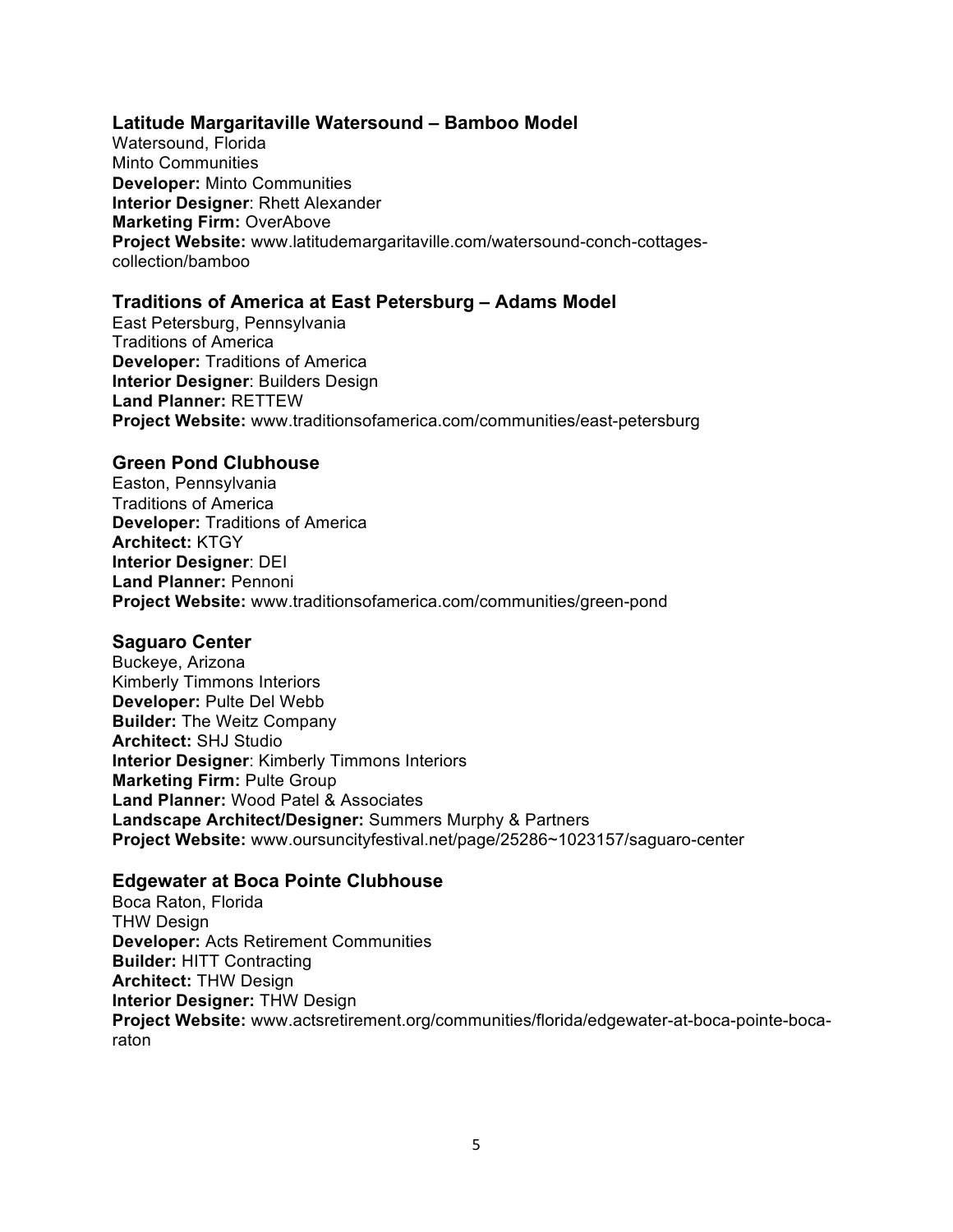## **SPECIALTY PROGRAM OR DESIGN AWARDS**

### **Asbury Bethany Village – John & Annie's Bistro/Clyde's Pub**

Mechanicsburg, Pennsylvania THW Design **Builder:** Wagman **Architect:** THW Design **Interior Designer**: THW Design **Project Website:** www.asbury.org/bethany-village

#### **Cresswind Lakewood Ranch Community Amenity**

Lakewood Ranch, Florida Kolter Homes **Developer:** Kolter Homes **Architect:** McMillan Pazdan Smith **Interior Designer**: DEI **Project Website:** www.kolterhomes.com/new-homes/sarasota-bradenton-cresswind-lakewoodranch

#### **Multi-Senory Room at The Palace at Weston**

Weston, Florida The Ehlers Group **Builder:** Coastal Construction **Architect:** Salazar Architectural Group **Project Website:** www.thepalaceatweston.com

## **INTERIOR DESIGN AWARDS**

#### **Domani Courtyards**

Ames, Iowa Lita Dirks & Co. **Builder:** Pinnacle Properties Ames **Architect:** Epcon Communities Franchising **Interior Merchandiser:** Lita Dirks & Co **Project Website:** www.epconcommunities.com/ia/ames/domani-courtyards/models

#### **Esplanade By Islands - Pallazio**

Naples, Florida Builders Design **Builder:** Taylor Morrison **Architect:** Fieldstone **Interior Designer**: Builders Design **Project Website:** www.taylormorrison.com/fl/fort-myers-naples/naples/esplanade-by-theislands/floor-plans/pallazio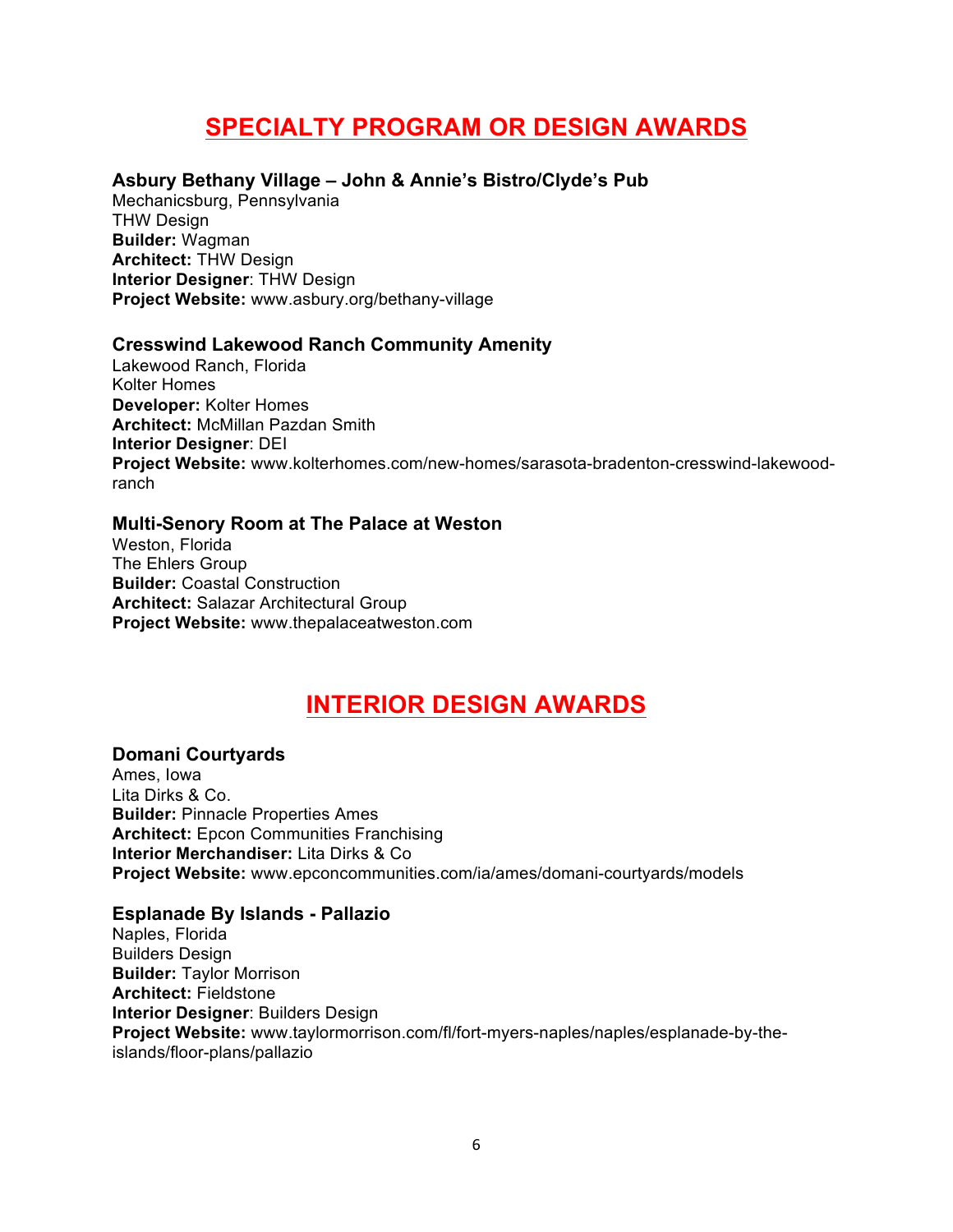## **ON THE BOARDS DESIGN AWARDS**

### **Merrill Gardens Rancho Mission Viejo**

Rancho Mission Viejo, California Urbal Architecture **Developer:** Pillar Properties **Builder:** W.E. O'Neil **Architect:** Urbal Architecture **Project Website:** www.urbalarchitecture.com/merrill-gardens-at-rancho-mission-viejo

#### **The Enclave**

Holmdel, New Jersey Perkins Eastman **Developer:** United Methodist Communities **Builder:** Sweetwater Construction Corp **Architect:** Perkins Eastman **Interior Designer**: Perkins Eastman **Marketing Firm:** BrandMettle **Landscape Architect/Designer:** RGR Landscape **Project Website:** www.umcommunities.org

#### **Aegis of Ballard**

Seattle, Washington Dahlin Group Architecture Planning **Builder:** Aegis Living **Architect:** Dahlin Group Architecture Planning **Interior Designer**: Dahlin Group Architecture Planning **Landscape Architect/Designer:** Fazio Associates **Project Website:** www.aegisliving.com/aegis-of-ballard

### **The Alloro at University Groves**

Sarasota, Florida United Group of Companies **Developer:** United Group of Companies **Architect:** Geheber Lewis Associates **Interior Designer**: Kathy Andrews Interiors **Land Planner:** United Development Corp. **Landscape Architect/Designer:** Stantec **Project Website:** www.thealloro.com

#### **The Lodge at Autumn Willow**

Fairfax County, Virginia **KTGY Developer:** Michaels Development **Architect:** KTGY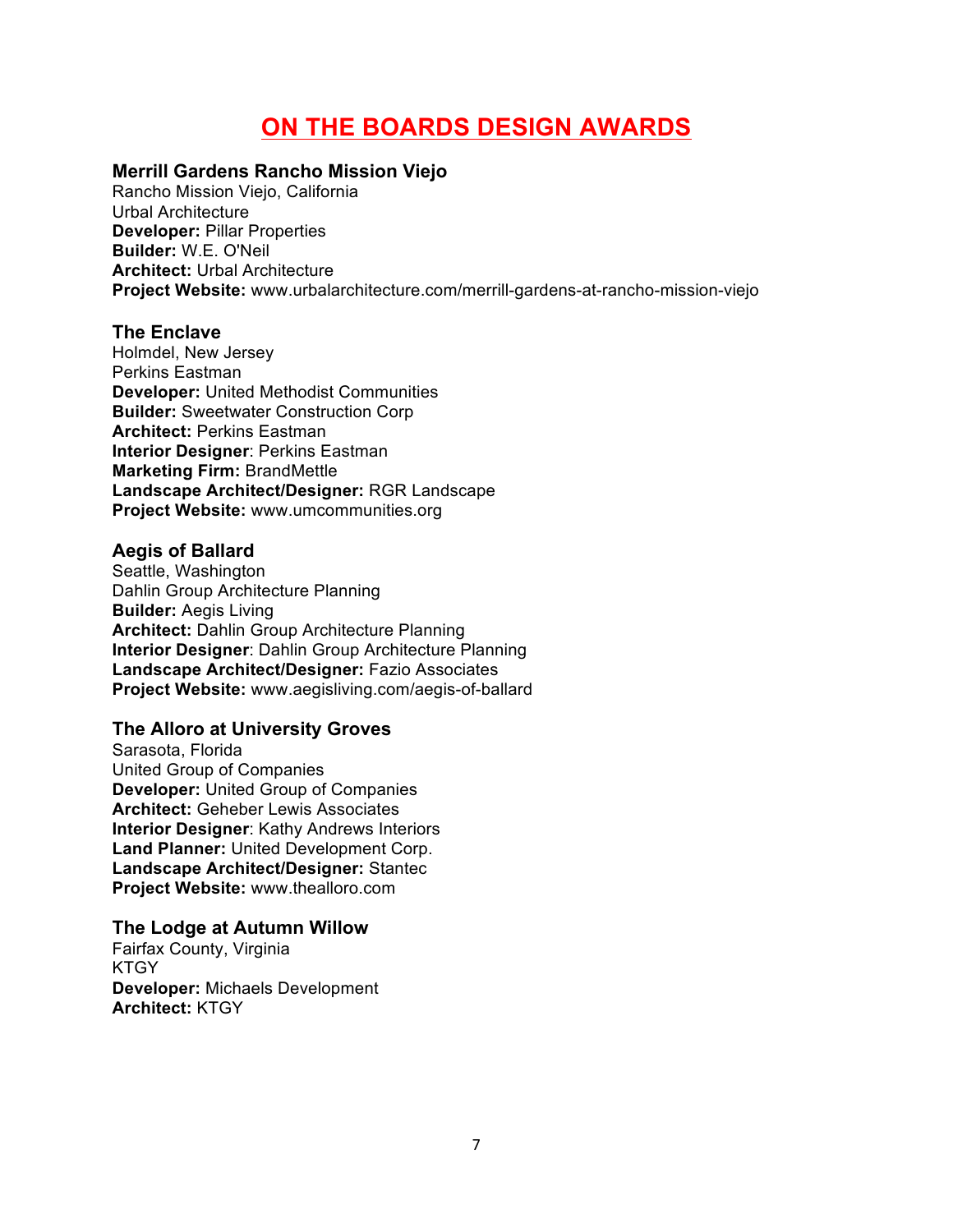#### **Latitude Margaritaville Watersound Latitude Town Center**

Watersound, Florida Minto Communities **Developer:** Minto Communities **Marketing Firm:** OverAbove **Project Website:** www.LatitudeMargaritaville.com/Watersound

#### **Traditions of America Chesterfield**

Chesterfield, Virginia Traditions of America **Developer:** Traditions of America **Architect:** Townes Site Engineering **Land Planner:** Townes Site Engineering **Project Website:** www.traditionsofamerica.com/communities/chesterfield-county

## **MARKETING AWARDS**

#### **Latitude Margaritaville Watersound**

Watersound, Florida Minto Communities **Builder:** Minto Communities **Marketing Firm:** OverAbove **Project Website:** www.LatitudeMargaritaville.com/Watersound

#### **Live Well Campaign**

Columbus, Ohio Caitlin Thompson **Builder:** Epcon Communities **Marketing Firm:** Epcon Communities **Project Website:** www.epconcommunities.com

#### **Adventure Awaits Direct Mail Invitation**

Dover, Delaware Creating Results **Builder:** Regal Builders **Marketing Firm:** Creating Results **Project Website:** www.noblespondlifestyle.com

#### **Heritage El Dorado Hills**

Sacramento, California Lennar Homes **Builder:** Lennar Homes **Marketing Firm**: Lennar Homes **Project Website:** www.lennar.com/new-homes/california/sacramento/el-dorado-hills/heritageel-dorado-hills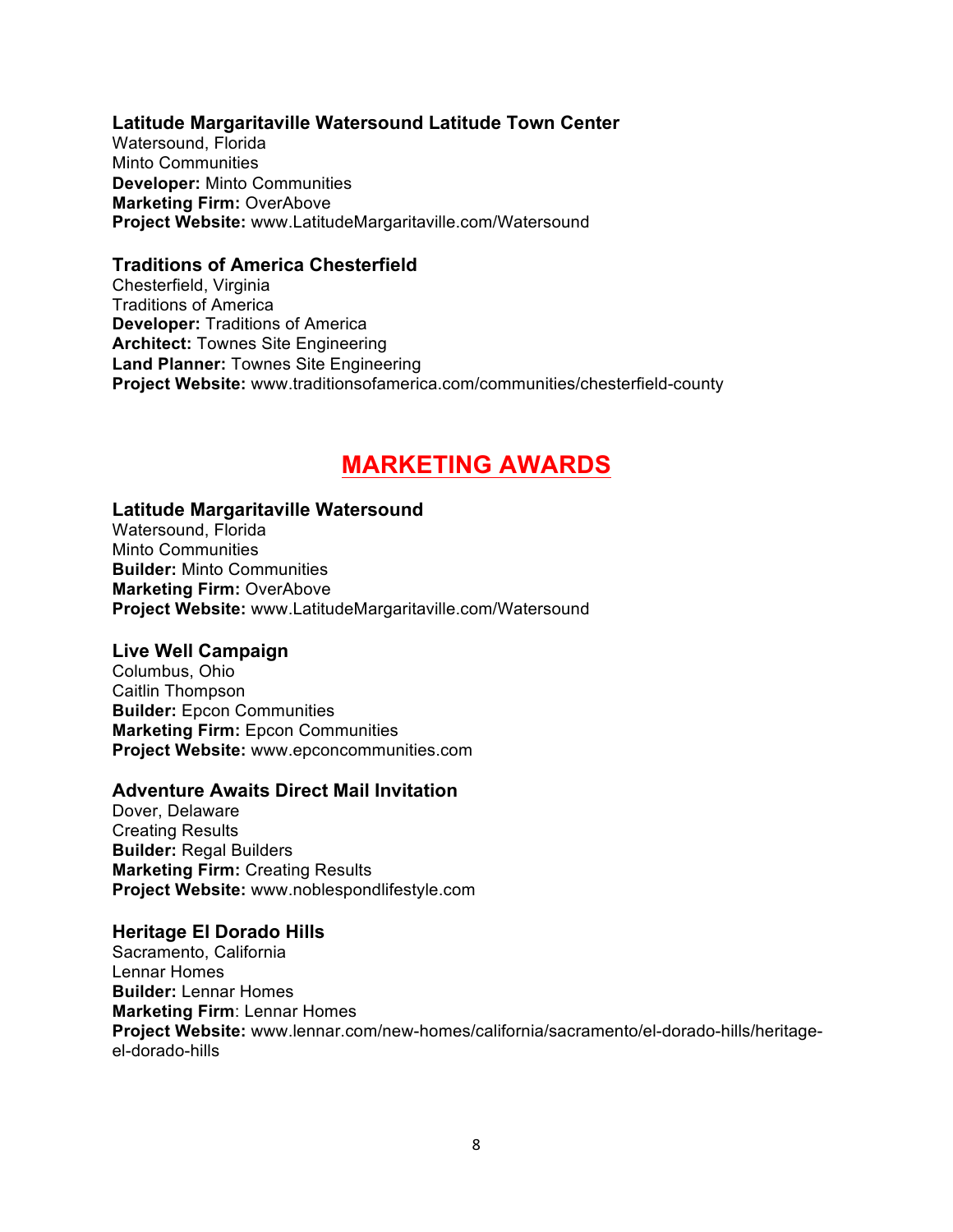#### **The First Houzz-Inspired Home**

Middletown, Delaware McKee Builders **Builder:** McKee Builders **Marketing Firm:** Group Two **Project Website:** www.whisperingwoodsde.com/houzz-home

#### **Jubilee Hot Air Balloon Glow**

Los Lunas, New Mexico Avalon Jubilee **Builder:** Avalon Jubilee **Marketing Firm:** Jubilee Homes **Project Website:** www.jubileeloslunas.com

#### **Latitude Margaritaville Watersound Grand Opening**

Watersound, Florida Minto Communities **Builder:** Minto Communities **Marketing Firm:** OverAbove **Project Website:** www.LatitudeMargaritaville.com/Watersound

#### **Live Well Brochure**

Columbus, Ohio Caitlin Thompson **Builder:** Epcon Communities **Marketing Firm:** Epcon Communities **Project Website:** www.epconcommunities.com

#### **Regal Builders Responsive Website**

Dover, Delaware Creating Results **Builder:** Regal Builders **Project Website:** www.regalbuilders.com

#### **Traditions of America**

Berwyn, Pennsylvania Traditions of America **Builder:** Traditions of America **Project Website:** www.traditionsofamerica.com